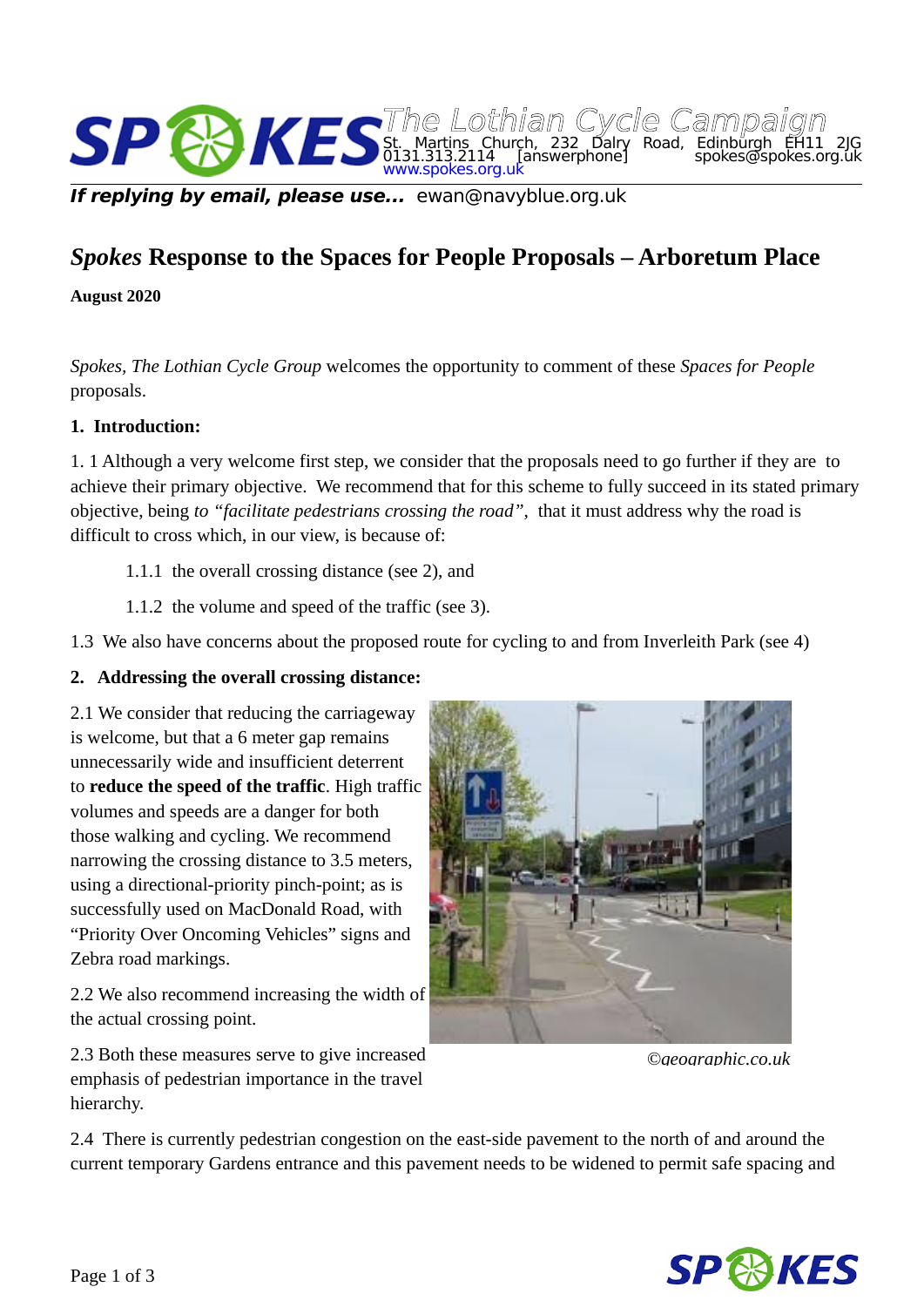## *Spokes* **Response to the Spaces for People Proposals – Arboretum Place (continued)**

queueing. We recommend relocating the proposed drop-off spaces further south and using that space instead for extending the pedestrian space.